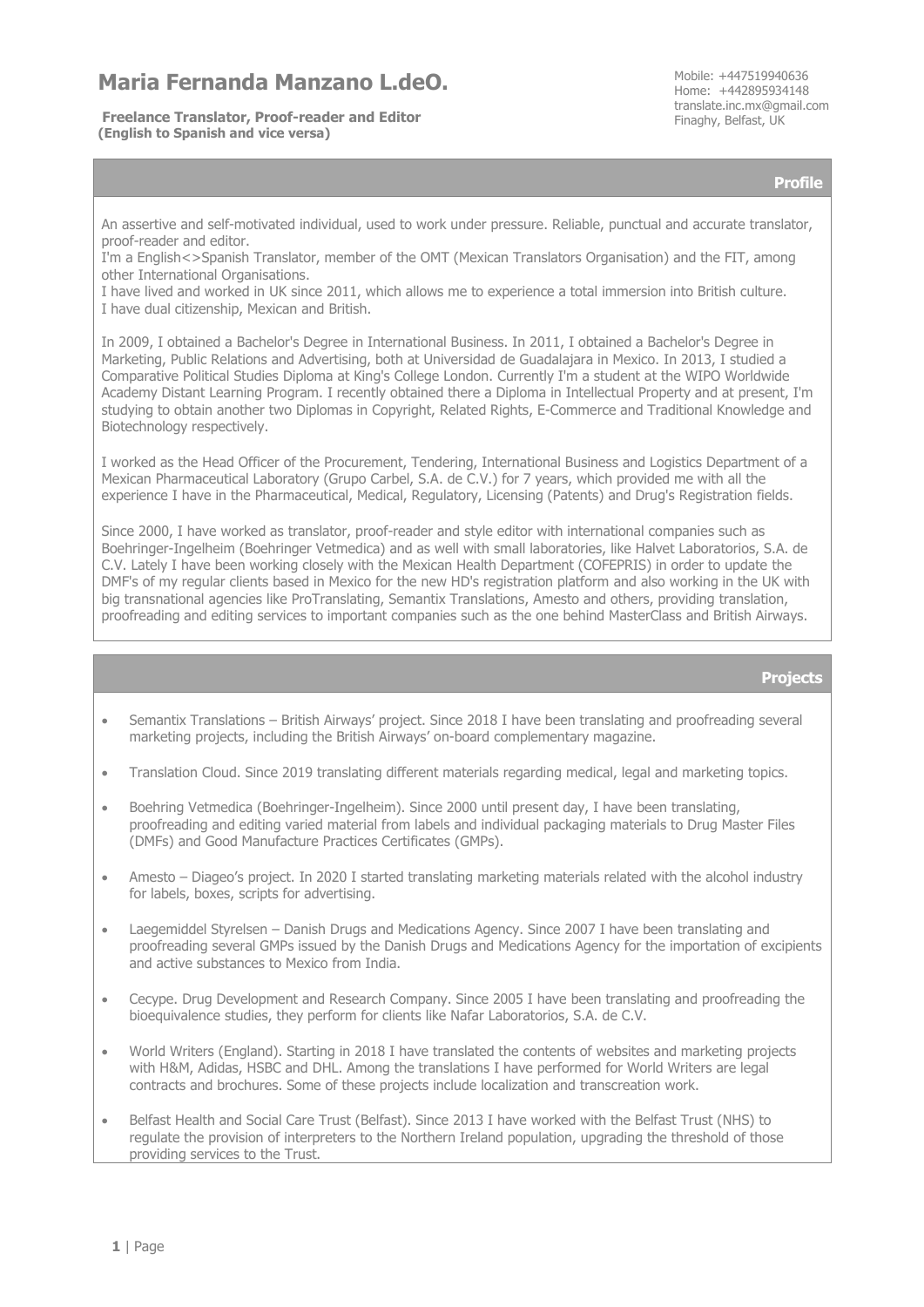Mobile: +447519940636 Home: +442895934148 translate.inc.mx@gmail.com Finaghy, Belfast, UK

<u> Tanzania (h. 1888).</u>

## **Maria Fernanda Manzano L.deO.**

**Freelance Translator, Proof-reader and Editor (English to Spanish and vice versa)**

|                                             | <b>Professional Memberships and/or Qualifications</b>                                        |                                            |                                |                       |  |
|---------------------------------------------|----------------------------------------------------------------------------------------------|--------------------------------------------|--------------------------------|-----------------------|--|
| <b>Professional Body</b>                    | <b>Type of Registration</b>                                                                  | <b>Professional</b><br><b>Registration</b> | <b>Date</b><br><b>Obtained</b> | Valid<br><b>Until</b> |  |
| OMT<br>Translators' Mexican<br>Organisation | Accreditation as English<>Spanish<br>Translator                                              | OC651                                      | 01/07/09                       | 30/06/29              |  |
| OMT<br>Translators' Mexican<br>Organisation | Accreditation in the use and<br>proficiency of the Pharmaceutical<br>and Medical Terminology | N/A                                        | 01/07/10                       | 30/06/30              |  |

|                   |               | 'Languages                                                                                                                 |
|-------------------|---------------|----------------------------------------------------------------------------------------------------------------------------|
| <b>Spanish</b>    | <b>Native</b> | ---                                                                                                                        |
| <b>English</b>    | Proficient    | 9.0 Overall Band Score - General Training / IELTS (Cambridge ESOL)<br>British Council Dated: 2020                          |
| <b>French</b>     | <b>Basic</b>  | TCF Niveau 3 (B1) – studied during 3 years of General Baccalaureate.<br>Test de Connaissance de Français (TCF) Dated: 2005 |
| <b>Italian</b>    | <b>Basic</b>  | CILS Due (B2) – currently studying online<br>Certificazione di Italiano come lingua straniera                              |
| <b>Portuguese</b> | <b>Basic</b>  | DEPLE $(B1)$ – currently studying online<br>Diploma elementar de português língua estrangeira                              |

|                      |                                                                                       | <b>Referees</b>                                                                                                      |  |
|----------------------|---------------------------------------------------------------------------------------|----------------------------------------------------------------------------------------------------------------------|--|
| <b>Name</b>          | Rose Elena Lozano Arton                                                               | Fern McClenaghan                                                                                                     |  |
| <b>Occupation</b>    | Freelance Translator and Proof-reader                                                 | <b>Interpreter Services Manager</b>                                                                                  |  |
| <b>Organisation</b>  | Independent                                                                           | Belfast Health and Social Care Trust                                                                                 |  |
| <b>Address</b>       | Hacienda de San Antonio 198<br>Haciendas del Carrizal<br>Irapuato, Guanajuato, Mexico | 6 <sup>th</sup> Floor, McKinney House<br>Stockman's Lane<br>Musgrave Park Hospital<br>Belfast United Kingdom BT9 7JB |  |
| <b>Telephone No.</b> | +524626270001 Mobile: +524621078622                                                   | +4428095146046                                                                                                       |  |
| <b>Email address</b> | lozano arton@yahoo.com.mx                                                             | fern.mcclenaghan@belfasttrust.hscni.net                                                                              |  |